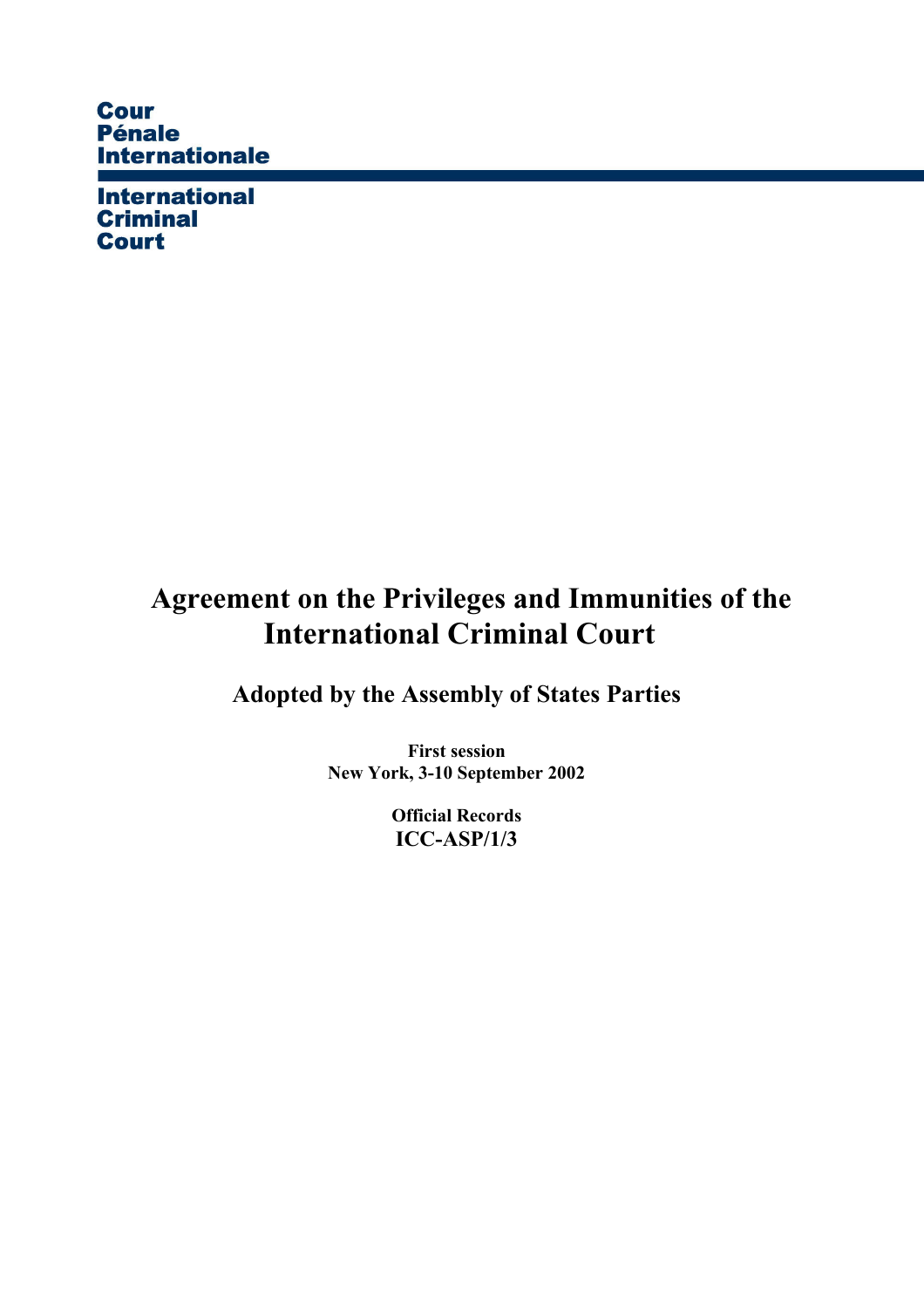Produced by the Public Information and Documentation Section Of the ICC Maanweg 174, 2516 AB The Hague, The Netherlands Tel.: +31 70 515 85 15 Fax: +31 70 515 85 55 http://www.icc-cpi.int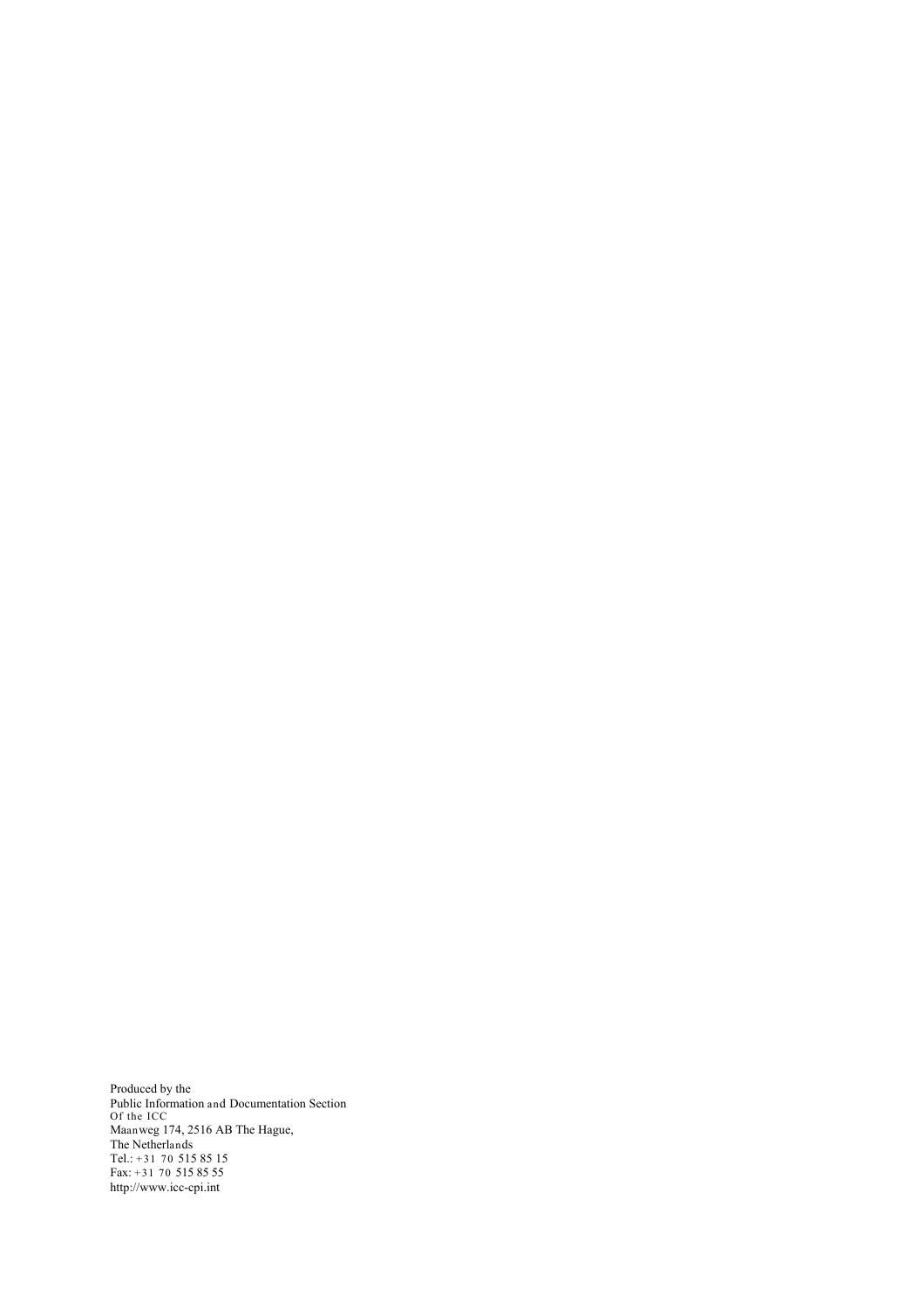# E. Agreement on the Privileges and Immunities of the<br>International Criminal Court

### Contents

|                                                                                               | Page |
|-----------------------------------------------------------------------------------------------|------|
|                                                                                               | 217  |
|                                                                                               | 218  |
|                                                                                               | 218  |
|                                                                                               | 218  |
|                                                                                               | 218  |
|                                                                                               | 218  |
|                                                                                               | 219  |
| Article 8. Exemption from taxes, customs duties and import or export restrictions             | 219  |
|                                                                                               | 219  |
|                                                                                               | 219  |
|                                                                                               | 220  |
| Article 12. Exercise of the functions of the Court outside its headquarters                   | 220  |
| Article 13. Representatives of States participating in the Assembly and its subsidiary organs | 221  |
| Article 14. Representatives of States participating in the proceedings of the Court           | 222  |
|                                                                                               | 222  |
| Article 16. Deputy Registrar, staff of the Office of the Prosecutor and staff of the Registry | 223  |
| Article 17. Personnel recruited locally and not otherwise covered by the present Agreement    | 223  |
|                                                                                               | 224  |
|                                                                                               | 225  |
|                                                                                               | 225  |
|                                                                                               | 226  |
|                                                                                               | 227  |
|                                                                                               | 227  |
|                                                                                               | 228  |
| Article 25. Waiver of privileges and immunities provided for in articles 13 and 14            | 228  |
| Article 26. Waiver of privileges and immunities provided for in articles 15 to 22             | 228  |
|                                                                                               | 229  |
|                                                                                               | 229  |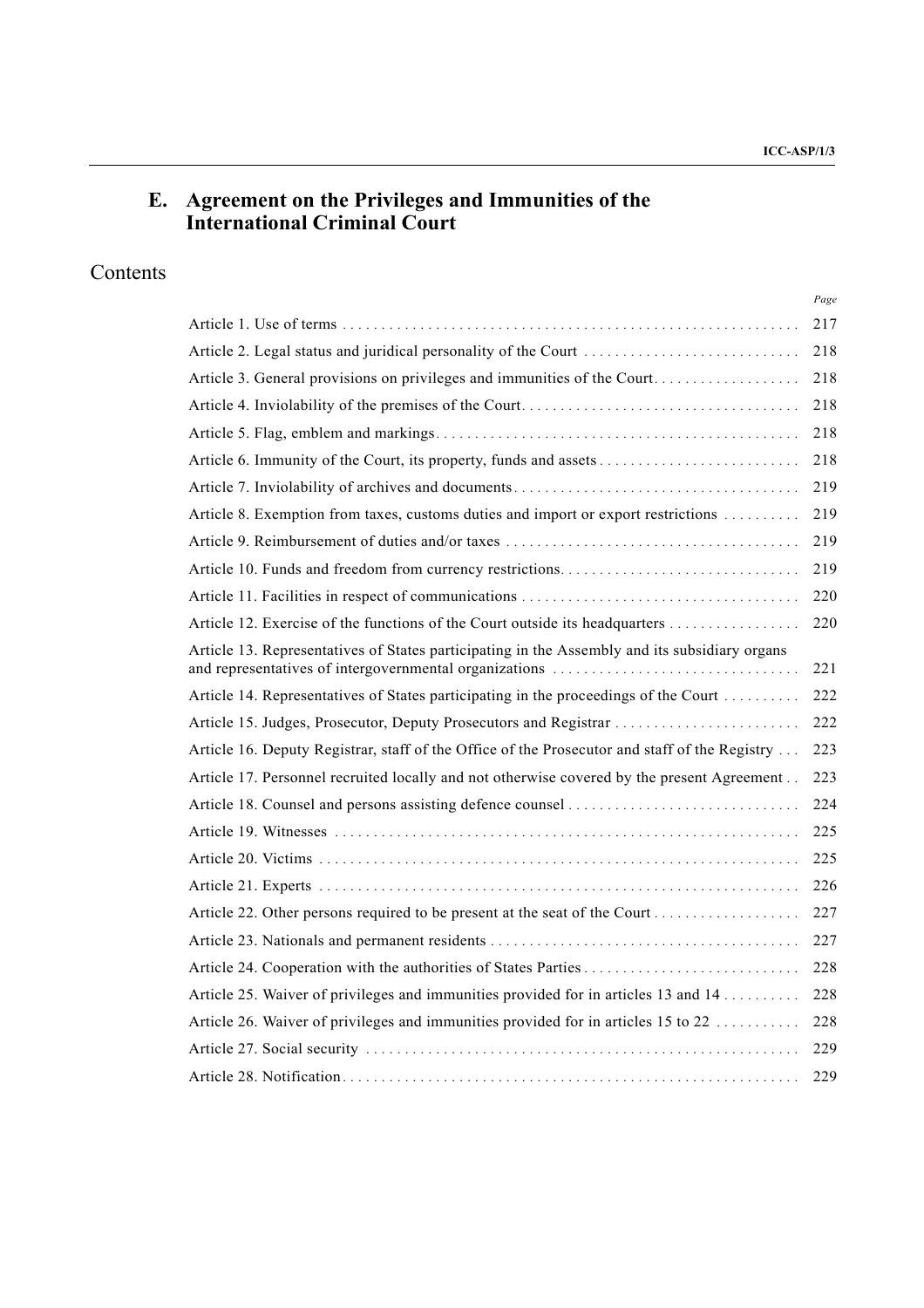|                                                                                           | 229 |
|-------------------------------------------------------------------------------------------|-----|
|                                                                                           | 229 |
|                                                                                           | 230 |
| Article 32. Settlement of differences on the interpretation or application of the present | 230 |
|                                                                                           | 230 |
|                                                                                           | 231 |
|                                                                                           | 231 |
|                                                                                           | 231 |
|                                                                                           | 232 |
|                                                                                           | 232 |
|                                                                                           | 232 |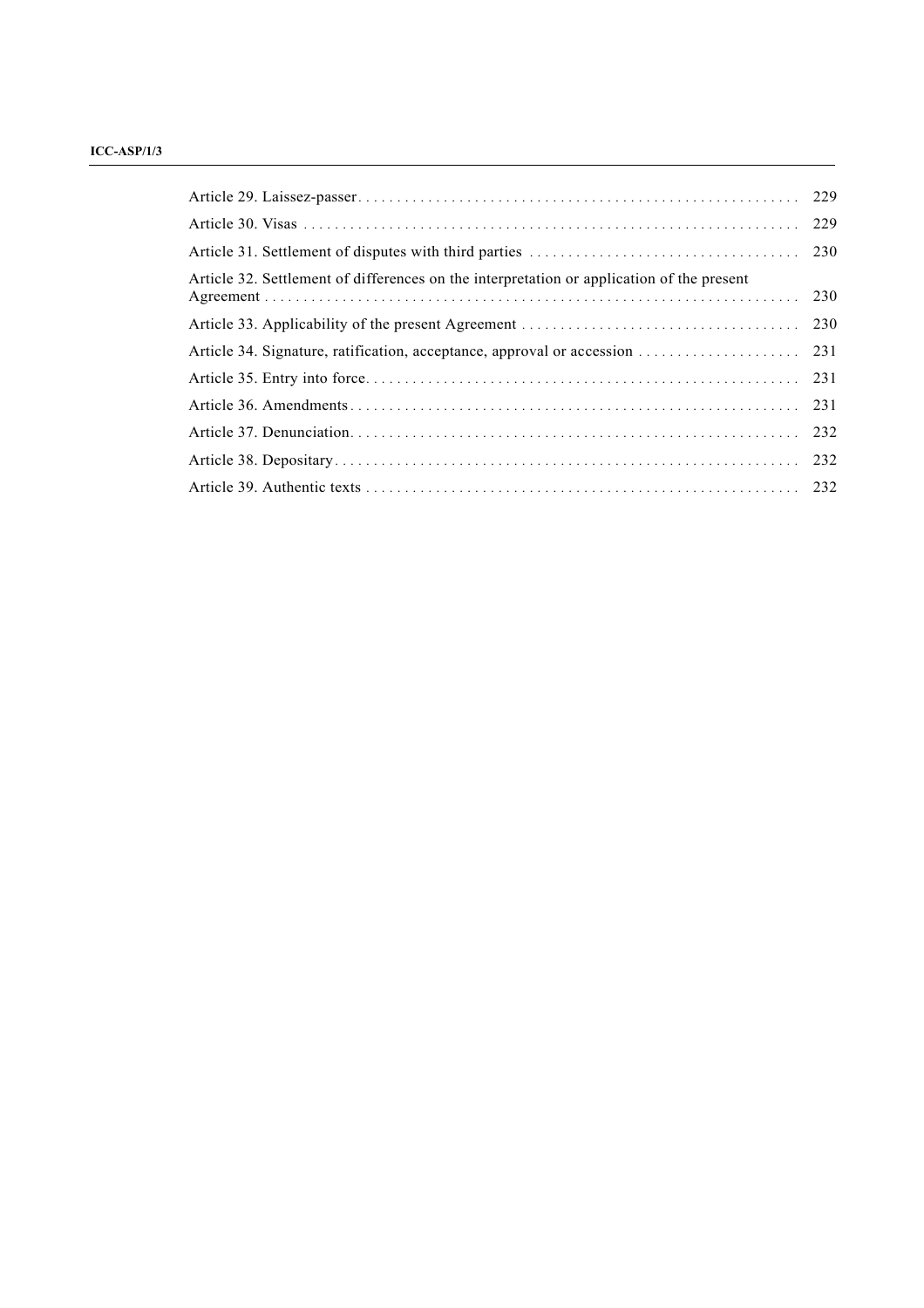### Agreement on the Privileges and Immunities of the International **Criminal Court**

The States Parties to the present Agreement,

*Whereas* the Rome Statute of the International Criminal Court adopted on 17 July 1998 by the United Nations Diplomatic Conference of Plenipotentiaries established the International Criminal Court with the power to exercise its jurisdiction over persons for the most serious crimes of international concern:

Whereas article 4 of the Rome Statute provides that the International Criminal Court shall have international legal personality and such legal capacity as may be necessary for the exercise of its functions and the fulfilment of its purposes;

Whereas article 48 of the Rome Statute provides that the International Criminal Court shall enjoy in the territory of each State Party to the Rome Statute such privileges and immunities as are necessary for the fulfilment of its purposes;

Have agreed as follows:

#### **Article 1** Use of terms

For the purposes of the present Agreement:

(a) "The Statute" means the Rome Statute of the International Criminal Court adopted on 17 July 1998 by the United Nations Diplomatic Conference of Plenipotentiaries on the Establishment of an International Criminal Court;

 $(b)$ "The Court" means the International Criminal Court established by the Statute;

(c) "States Parties" means States Parties to the present Agreement:

(d) "Representatives of States Parties" means all delegates, deputy delegates, advisers, technical experts and secretaries of delegations;

(e) "Assembly" means the Assembly of States Parties to the Statute;

"Judges" means the judges of the Court;  $(f)$ 

(g) "The Presidency" means the organ composed of the President and the First and Second Vice-Presidents of the Court;

(h) "Prosecutor" means the Prosecutor elected by the Assembly in accordance with article 42, paragraph 4, of the Statute;

"Deputy Prosecutors" means the Deputy Prosecutors elected by the  $(i)$ Assembly in accordance with article 42, paragraph 4, of the Statute;

"Registrar" means the Registrar elected by the Court in accordance with  $(i)$ article 43, paragraph 4, of the Statute;

(k) "Deputy Registrar" means the Deputy Registrar elected by the Court in accordance with article 43, paragraph 4, of the Statute;

"Counsel" means defence counsel and the legal representatives of  $(1)$ victims: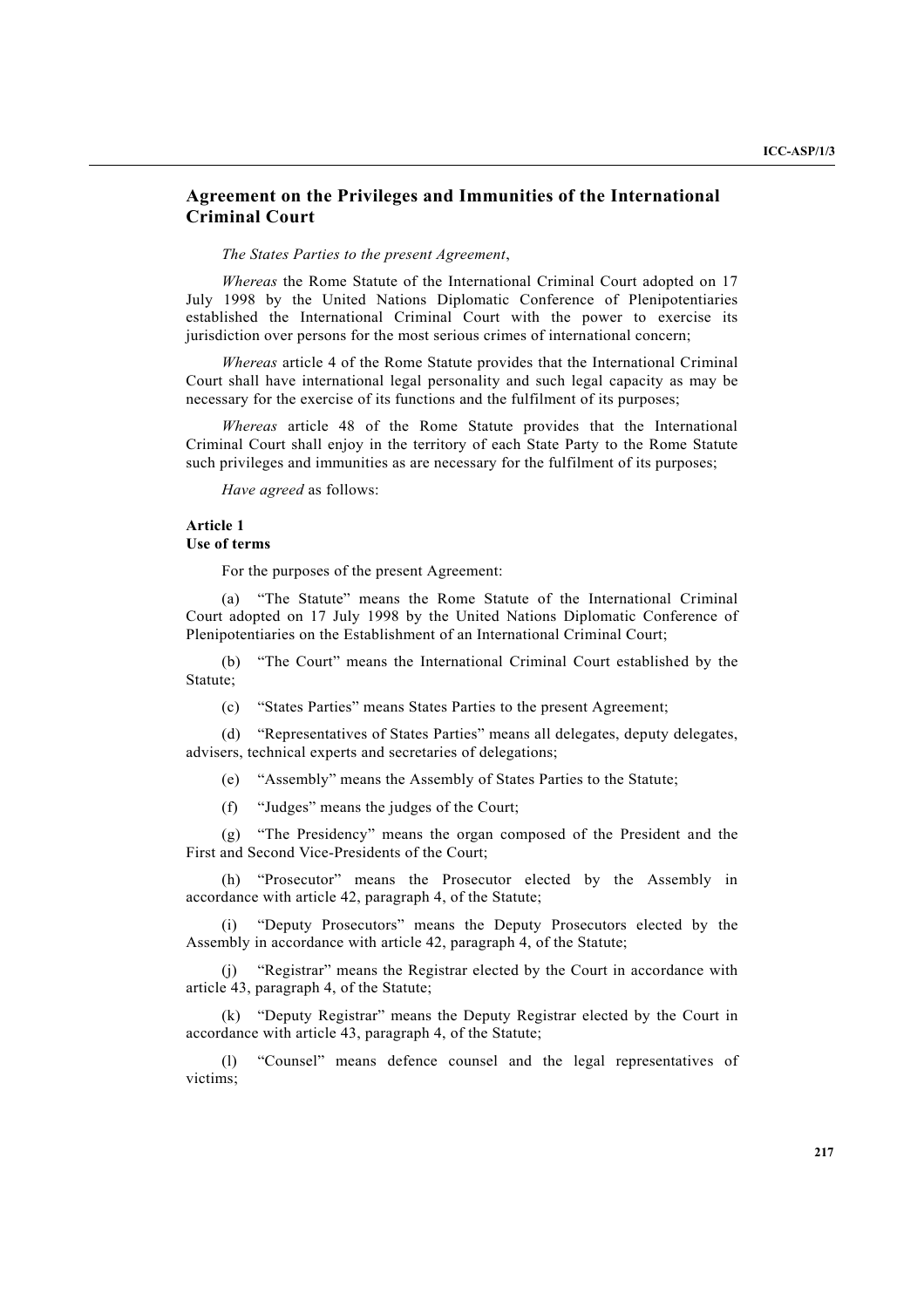(m) "Secretary-General" means the Secretary-General of the United Nations;

(n) "Representatives of intergovernmental organizations" means the executive heads of intergovernmental organizations, including any official acting on his or her behalf;

(o) "Vienna Convention" means the Vienna Convention on Diplomatic Relations of 18 April 1961;

(p) "Rules of Procedure and Evidence" means the Rules of Procedure and Evidence adopted in accordance with article 51 of the Statute.

### **Article 2**

### Legal status and juridical personality of the Court

The Court shall have international legal personality and shall also have such legal capacity as may be necessary for the exercise of its functions and the fulfilment of its purposes. It shall, in particular, have the capacity to contract, to acquire and to dispose of immovable and movable property and to participate in legal proceedings.

### Article 3

### General provisions on privileges and immunities of the Court

The Court shall enjoy in the territory of each State Party such privileges and immunities as are necessary for the fulfilment of its purposes.

### Article 4

### Inviolability of the premises of the Court

The premises of the Court shall be inviolable.

#### Article 5

#### Flag, emblem and markings

The Court shall be entitled to display its flag, emblem and markings at its premises and on vehicles and other means of transportation used for official purposes.

#### Article 6

### Immunity of the Court, its property, funds and assets

The Court, and its property, funds and assets, wherever located and by  $\mathbf{1}$ whomsoever held, shall be immune from every form of legal process, except insofar as in any particular case the Court has expressly waived its immunity. It is, however, understood that no waiver of immunity shall extend to any measure of execution.

The property, funds and assets of the Court, wherever located and by 2. whomsoever held, shall be immune from search, seizure, requisition, confiscation, expropriation and any other form of interference, whether by executive, administrative, judicial or legislative action.

To the extent necessary to carry out the functions of the Court, the property,  $\mathcal{F}$ funds and assets of the Court, wherever located and by whomsoever held, shall be exempt from restrictions, regulations, controls or moratoria of any nature.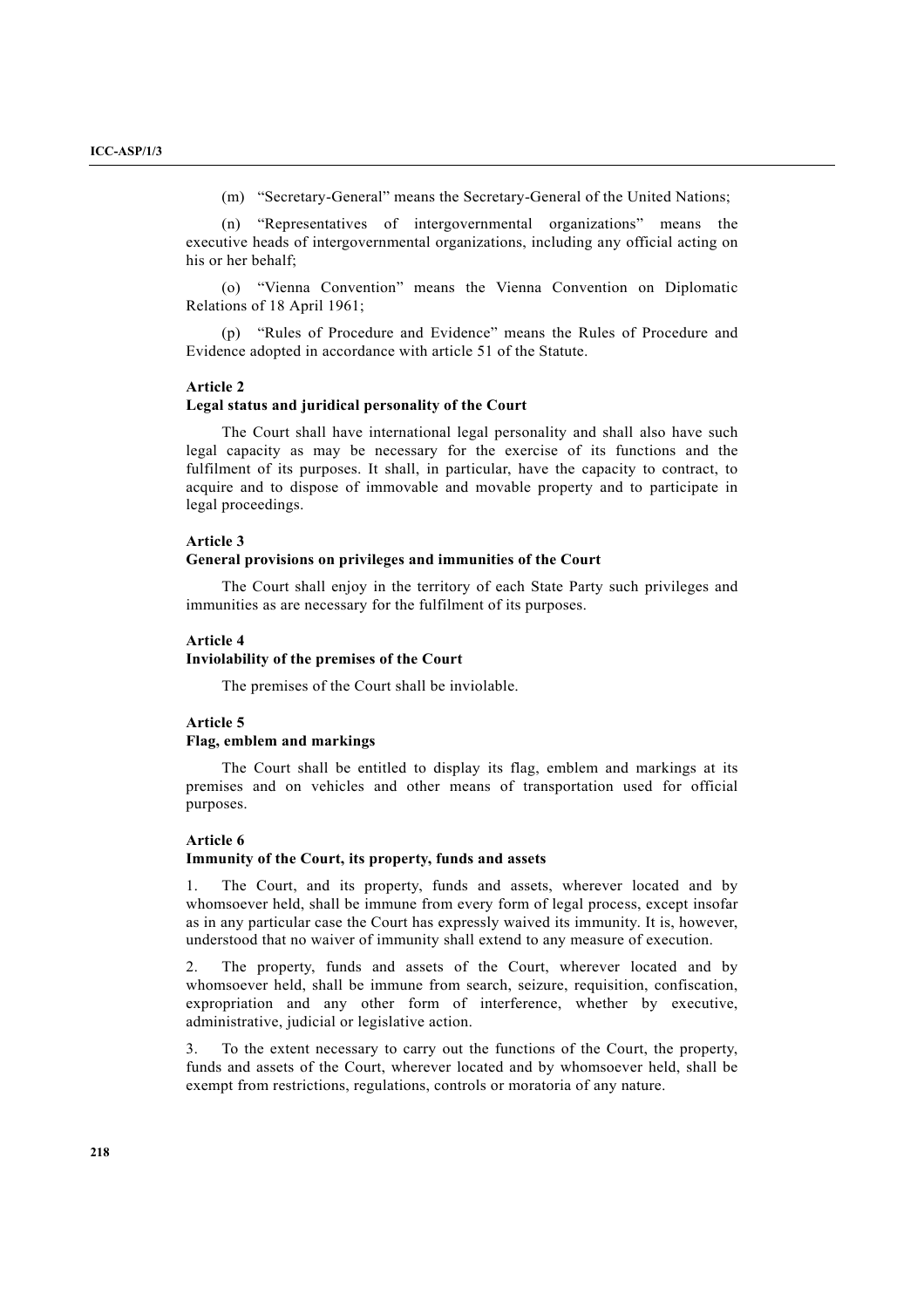### Article 7 Inviolability of archives and documents

The archives of the Court, and all papers and documents in whatever form, and materials being sent to or from the Court, held by the Court or belonging to it, wherever located and by whomsoever held, shall be inviolable. The termination or absence of such inviolability shall not affect protective measures that the Court may order pursuant to the Statute and the Rules of Procedure and Evidence with regard to documents and materials made available to or used by the Court.

### Article 8

### Exemption from taxes, customs duties and import or export restrictions

 $\mathbf{1}$ The Court, its assets, income and other property and its operations and transactions shall be exempt from all direct taxes, which include, inter alia, income tax, capital tax and corporation tax, as well as direct taxes levied by local and provincial authorities. It is understood, however, that the Court shall not claim exemption from taxes which are, in fact, no more than charges for public utility services provided at a fixed rate according to the amount of services rendered and which can be specifically identified, described and itemized.

The Court shall be exempt from all customs duties, import turnover taxes and 2. prohibitions and restrictions on imports and exports in respect of articles imported or exported by the Court for its official use and in respect of its publications.

 $\mathcal{L}$ Goods imported or purchased under such an exemption shall not be sold or otherwise disposed of in the territory of a State Party, except under conditions agreed with the competent authorities of that State Party.

### Article 9

### Reimbursement of duties and/or taxes

1. The Court shall not, as a general rule, claim exemption from duties and/or taxes which are included in the price of movable and immovable property and taxes paid for services rendered. Nevertheless, when the Court for its official use makes major purchases of property and goods or services on which identifiable duties and/or taxes are charged or are chargeable, States Parties shall make appropriate administrative arrangements for the exemption of such charges or reimbursement of the amount of duty and/or tax paid.

Goods purchased under such an exemption or reimbursement shall not be sold  $\mathcal{D}$ or otherwise disposed of, except in accordance with the conditions laid down by the State Party which granted the exemption or reimbursement. No exemption or reimbursement shall be accorded in respect of charges for public utility services provided to the Court.

### Article 10

### Funds and freedom from currency restrictions

Without being restricted by financial controls, regulations or financial  $\mathbf{1}$ moratoriums of any kind, while carrying out its activities:

(a) The Court may hold funds, currency of any kind or gold and operate accounts in any currency;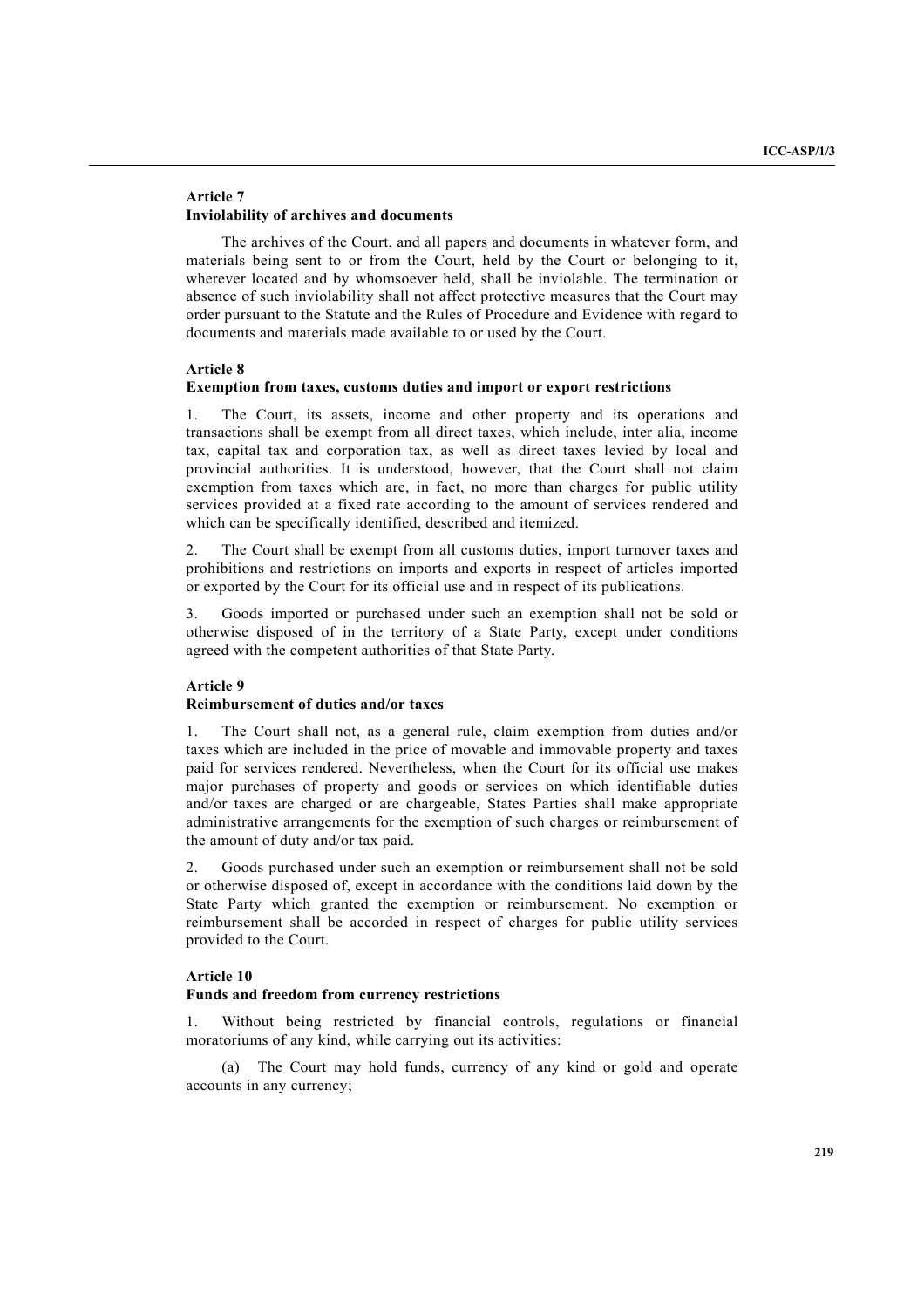(b) The Court shall be free to transfer its funds, gold or its currency from one country to another or within any country and to convert any currency held by it into any other currency;

(c) The Court may receive, hold, negotiate, transfer, convert or otherwise deal with bonds and other financial securities;

(d) The Court shall enjoy treatment not less favourable than that accorded by the State Party concerned to any intergovernmental organization or diplomatic mission in respect of rates of exchange for its financial transactions.

 $2^{\circ}$ In exercising its rights under paragraph 1, the Court shall pay due regard to any representations made by any State Party insofar as it is considered that effect can be given to such representations without detriment to the interests of the Court.

### Article 11

### Facilities in respect of communications

The Court shall enjoy in the territory of each State Party for the purposes of its  $\mathbf{1}$ official communications and correspondence treatment not less favourable than that accorded by the State Party concerned to any intergovernmental organization or diplomatic mission in the matter of priorities, rates and taxes applicable to mail and the various forms of communication and correspondence.

2. No censorship shall be applied to the official communications or correspondence of the Court.

The Court may use all appropriate means of communication, including  $\mathcal{F}$ electronic means of communication, and shall have the right to use codes or cipher for its official communications and correspondence. The official communications and correspondence of the Court shall be inviolable.

The Court shall have the right to dispatch and receive correspondence and  $\overline{4}$ other materials or communications by courier or in sealed bags, which shall have the same privileges, immunities and facilities as diplomatic couriers and bags.

The Court shall have the right to operate radio and other telecommunication  $\mathcal{F}$ equipment on any frequencies allocated to it by the States Parties in accordance with their national procedures. The States Parties shall endeavour to allocate to the Court, to the extent possible, frequencies for which it has applied.

#### Article 12

### **Exercise of the functions of the Court outside its headquarters**

In the event that the Court, pursuant to article 3, paragraph 3, of the Statute, considers it desirable to sit elsewhere than at its headquarters at The Hague in the Netherlands, the Court may conclude with the State concerned an arrangement concerning the provision of the appropriate facilities for the exercise of its functions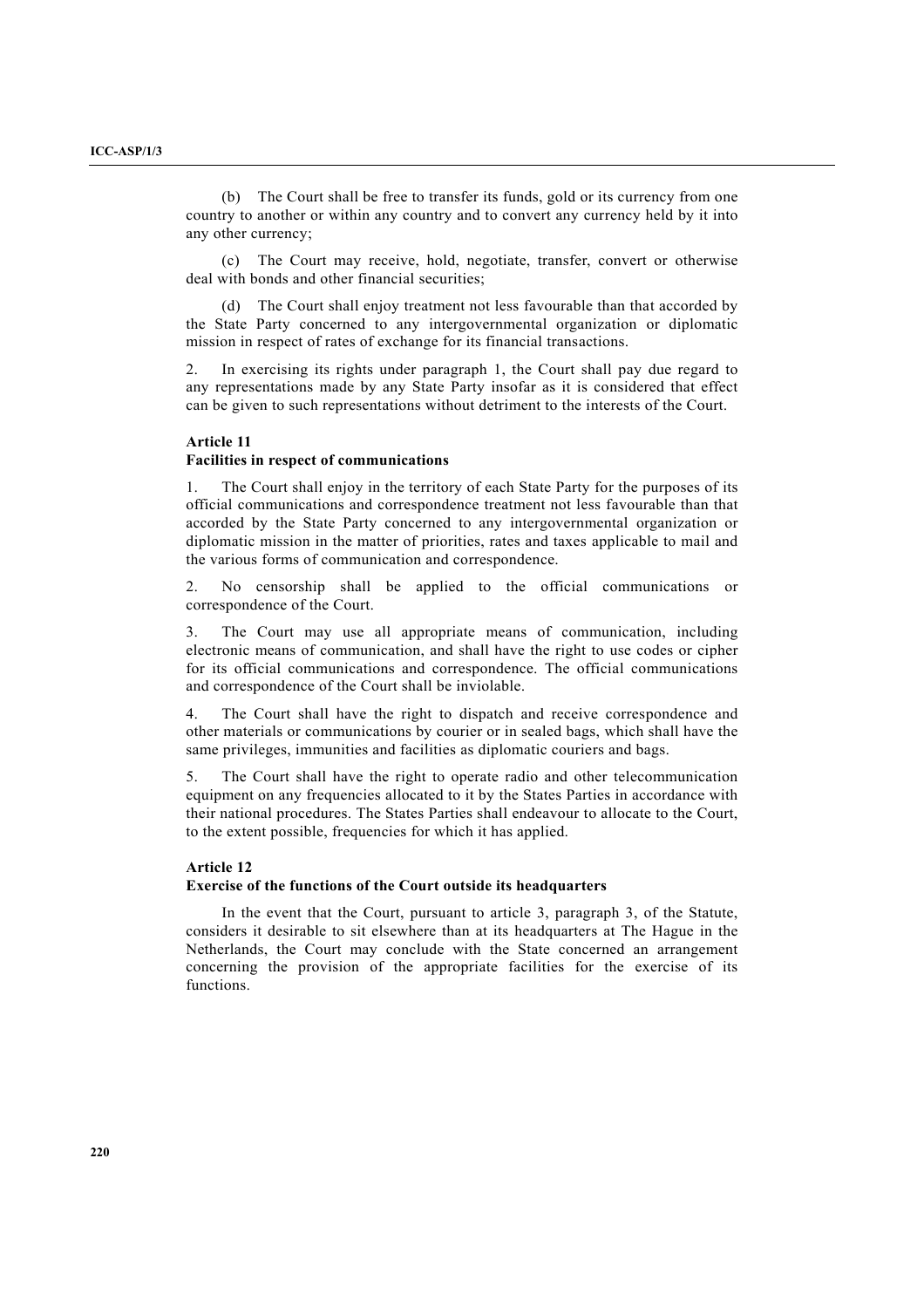### Article 13

### Representatives of States participating in the Assembly and its subsidiary organs and representatives of intergovernmental organizations

 $\mathbf{1}$ Representatives of States Parties to the Statute attending meetings of the Assembly and its subsidiary organs, representatives of other States that may be attending meetings of the Assembly and its subsidiary organs as observers in accordance with article 112, paragraph 1, of the Statute, and representatives of States and of intergovernmental organizations invited to meetings of the Assembly and its subsidiary organs shall, while exercising their official functions and during their journey to and from the place of meeting, enjoy the following privileges and immunities:

 $(a)$ Immunity from personal arrest or detention;

(b) Immunity from legal process of every kind in respect of words spoken or written, and all acts performed by them in their official capacity; such immunity shall continue to be accorded notwithstanding that the persons concerned may have ceased to exercise their functions as representatives;

(c) Inviolability of all papers and documents in whatever form;

(d) The right to use codes or cipher, to receive papers and documents or correspondence by courier or in sealed bags and to receive and send electronic communications:

(e) Exemption from immigration restrictions, alien registration requirements and national service obligations in the State Party they are visiting or through which they are passing in the exercise of their functions:

The same privileges in respect of currency and exchange facilities as are  $(f)$ accorded to representatives of foreign Governments on temporary official missions;

(g) The same immunities and facilities in respect of their personal baggage as are accorded to diplomatic envoys under the Vienna Convention;

(h) The same protection and repatriation facilities as are accorded to diplomatic agents in time of international crisis under the Vienna Convention;

Such other privileges, immunities and facilities not inconsistent with the  $(i)$ foregoing as diplomatic agents enjoy, except that they shall have no right to claim exemption from customs duties on goods imported (otherwise as part of their personal baggage) or from excise duties or sales taxes.

Where the incidence of any form of taxation depends upon residence, periods 2. during which the representatives described in paragraph 1 attending the meetings of the Assembly and its subsidiary organs are present in a State Party for the discharge of their duties shall not be considered as periods of residence.

The provisions of paragraphs 1 and 2 of this article are not applicable as  $3<sub>1</sub>$ between a representative and the authorities of the State Party of which he or she is a national or of the State Party or intergovernmental organization of which he or she is or has been a representative.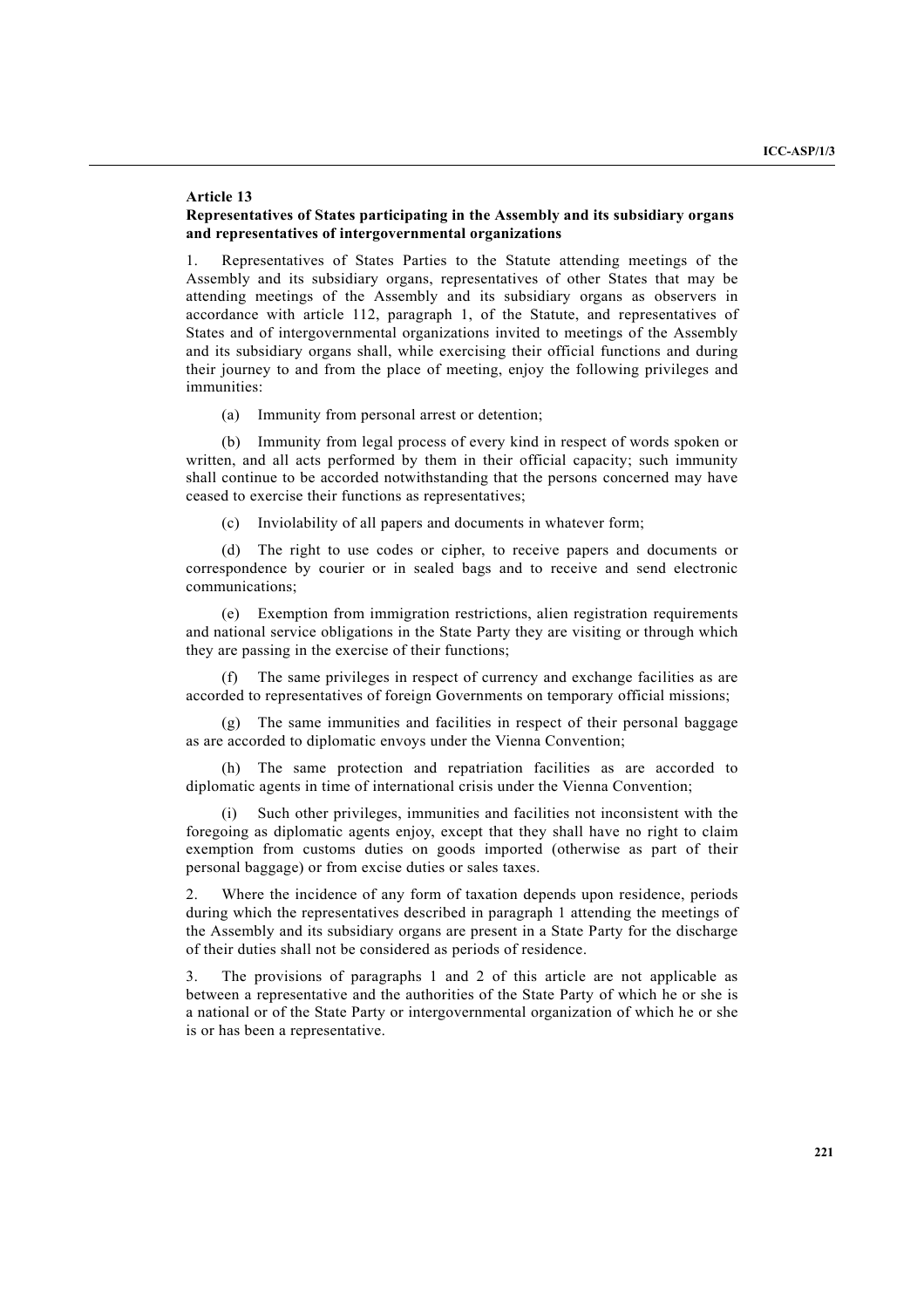### **Article 14** Representatives of States participating in the proceedings of the Court

Representatives of States participating in the proceedings of the Court shall, while exercising their official functions, and during their journey to and from the place of the proceedings, enjoy the privileges and immunities referred to in article  $13$ 

### **Article 15**

### **Judges, Prosecutor, Deputy Prosecutors and Registrar**

 $\mathbf{1}$ The judges, the Prosecutor, the Deputy Prosecutors and the Registrar shall, when engaged on or with respect to the business of the Court, enjoy the same privileges and immunities as are accorded to heads of diplomatic missions and shall, after the expiry of their terms of office, continue to be accorded immunity from legal process of every kind in respect of words which had been spoken or written and acts which had been performed by them in their official capacity.

The judges, the Prosecutor, the Deputy Prosecutors and the Registrar and 2. members of their families forming part of their households shall be accorded every facility for leaving the country where they may happen to be and for entering and leaving the country where the Court is sitting. On journeys in connection with the exercise of their functions, the judges, the Prosecutor, the Deputy Prosecutors and the Registrar shall in all States Parties through which they may have to pass enjoy all the privileges, immunities and facilities granted by States Parties to diplomatic agents in similar circumstances under the Vienna Convention.

If a judge, the Prosecutor, a Deputy Prosecutor or the Registrar, for the purpose  $3<sub>1</sub>$ of holding himself or herself at the disposal of the Court, resides in any State Party other than that of which he or she is a national or permanent resident, he or she shall, together with family members forming part of his or her household, be accorded diplomatic privileges, immunities and facilities during the period of residence.

 $\overline{4}$ . The judges, the Prosecutor, the Deputy Prosecutors and the Registrar and members of their families forming part of their households shall be accorded the same repatriation facilities in time of international crisis as are accorded to diplomatic agents under the Vienna Convention.

Paragraphs 1 to 4 of this article shall apply to judges of the Court even after .5 their term of office has expired if they continue to exercise their functions in accordance with article 36, paragraph 10, of the Statute.

6 The salaries, emoluments and allowances paid to the judges, the Prosecutor, the Deputy Prosecutors and the Registrar by the Court shall be exempt from taxation. Where the incidence of any form of taxation depends upon residence, periods during which the judges, the Prosecutor, the Deputy Prosecutors and the Registrar are present in a State Party for the discharge of their functions shall not be considered as periods of residence for purposes of taxation. States Parties may take these salaries, emoluments and allowances into account for the purpose of assessing the amount of taxes to be applied to income from other sources.

States Parties shall not be obliged to exempt from income tax pensions or  $\tau$ annuities paid to former judges. Prosecutors and Registrars and their dependants.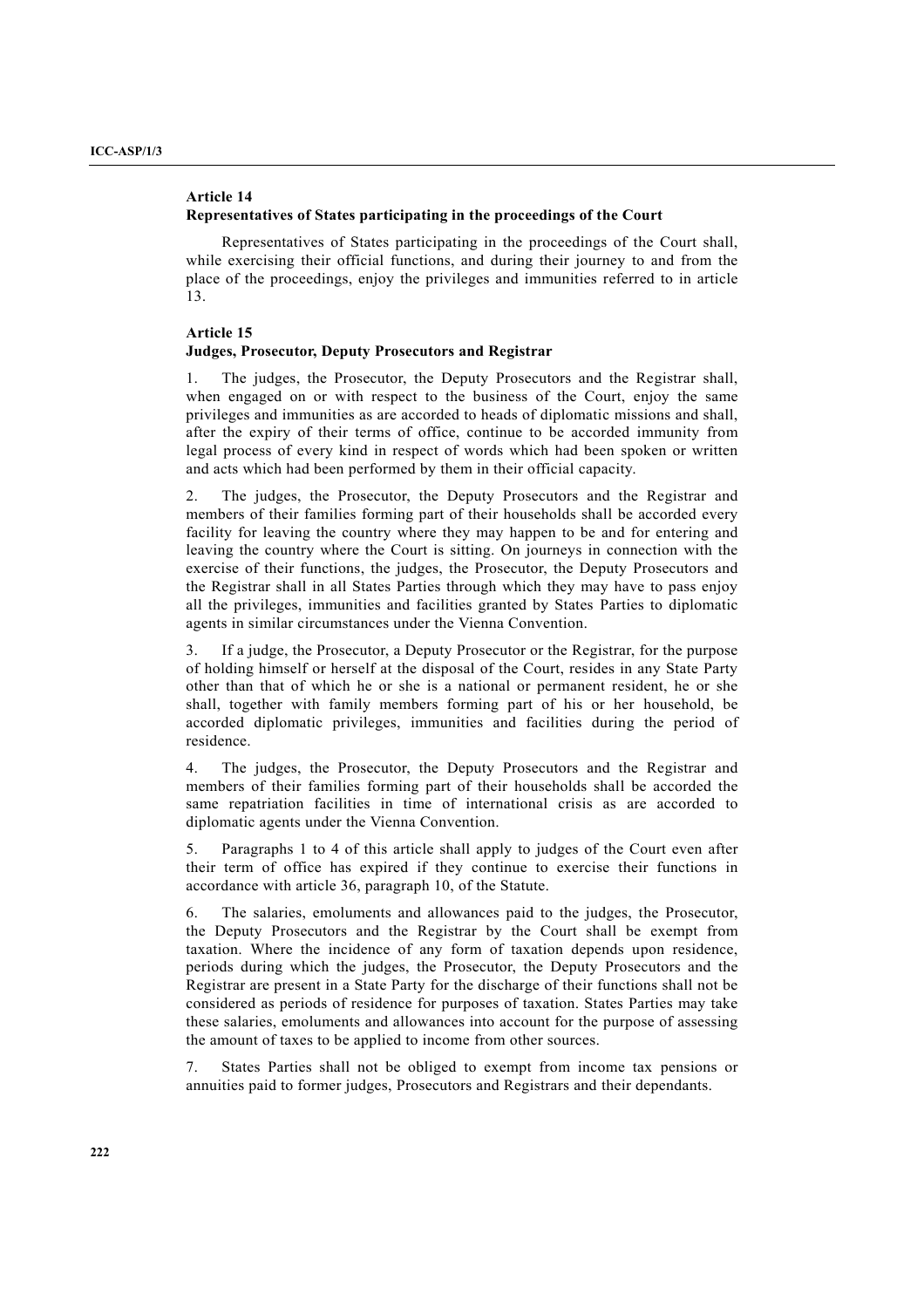### Article 16 Deputy Registrar, staff of the Office of the Prosecutor and staff of the Registry

The Deputy Registrar, the staff of the Office of the Prosecutor and the staff of  $\mathbf{1}$ the Registry shall enjoy such privileges, immunities and facilities as are necessary for the independent performance of their functions. They shall be accorded:

Immunity from personal arrest or detention and from seizure of their  $(a)$ personal baggage;

(b) Immunity from legal process of every kind in respect of words spoken or written and all acts performed by them in their official capacity, which immunity shall continue to be accorded even after termination of their employment with the Court:

Inviolability for all official papers and documents in whatever form and  $(c)$ materials<sup>-</sup>

(d) Exemption from taxation on the salaries, emoluments and allowances paid to them by the Court. States Parties may take these salaries, emoluments and allowances into account for the purpose of assessing the amount of taxes to be applied to income from other sources:

(e) Exemption from national service obligations;

Together with members of their families forming part of their household,  $(f)$ exemption from immigration restrictions or alien registration;

 $(g)$  Exemption from inspection of personal baggage, unless there are serious grounds for believing that the baggage contains articles the import or export of which is prohibited by the law or controlled by the quarantine regulations of the State Party concerned; an inspection in such a case shall be conducted in the presence of the official concerned;

(h) The same privileges in respect of currency and exchange facilities as are accorded to the officials of comparable rank of diplomatic missions established in the State Party concerned;

Together with members of their families forming part of their household,  $(i)$ the same repatriation facilities in time of international crisis as are accorded to diplomatic agents under the Vienna Convention;

The right to import free of duties and taxes, except payments for services, their furniture and effects at the time of first taking up post in the State Party in question and to re-export their furniture and effects free of duties and taxes to their country of permanent residence.

States Parties shall not be obliged to exempt from income tax pensions or 2. annuities paid to former Deputy Registrars, members of the staff of the Office of the Prosecutor, members of the staff of the Registry and their dependants.

### Article 17

### Personnel recruited locally and not otherwise covered by the present Agreement

Personnel recruited by the Court locally and not otherwise covered by the present Agreement shall be accorded immunity from legal process in respect of words spoken or written and all acts performed by them in their official capacity for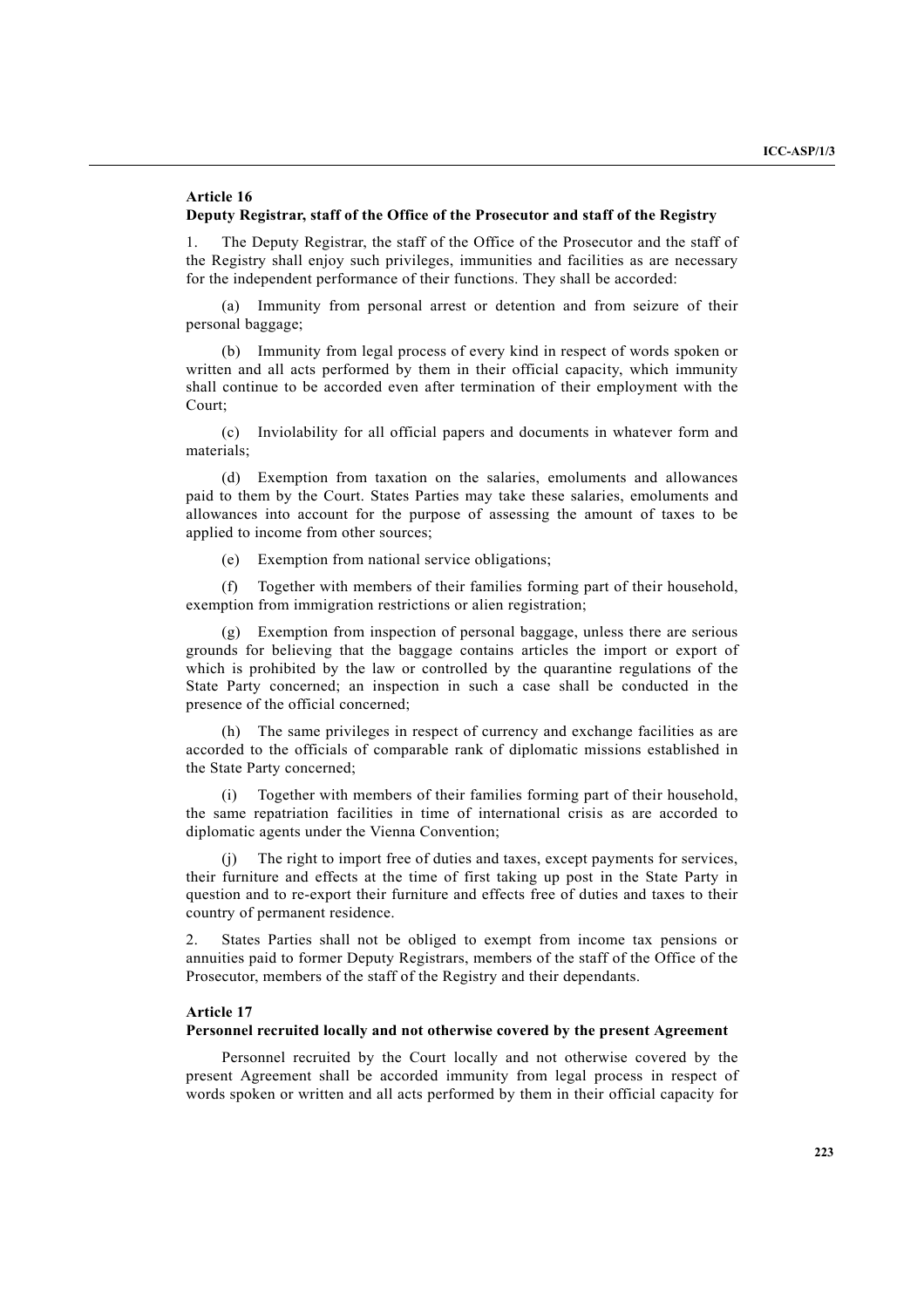the Court. Such immunity shall continue to be accorded after termination of employment with the Court for activities carried out on behalf of the Court. During their employment, they shall also be accorded such other facilities as may be necessary for the independent exercise of their functions for the Court.

#### **Article 18**

### Counsel and persons assisting defence counsel

Counsel shall enjoy the following privileges, immunities and facilities to the  $\mathbf{1}$ extent necessary for the independent performance of his or her functions, including the time spent on journeys, in connection with the performance of his or her functions and subject to production of the certificate referred to in paragraph 2 of this article:

(a) Immunity from personal arrest or detention and from seizure of his or her personal baggage;

(b) Immunity from legal process of every kind in respect of words spoken or written and all acts performed by him or her in official capacity, which immunity shall continue to be accorded even after he or she has ceased to exercise his or her functions:

(c) Inviolability of papers and documents in whatever form and materials relating to the exercise of his or her functions;

(d) For the purposes of communications in pursuance of his or her functions as counsel, the right to receive and send papers and documents in whatever form;

(e) Exemption from immigration restrictions or alien registration;

(f) Exemption from inspection of personal baggage, unless there are serious grounds for believing that the baggage contains articles the import or export of which is prohibited by law or controlled by the quarantine regulations of the State Party concerned; an inspection in such a case shall be conducted in the presence of the counsel concerned;

 $(g)$  The same privileges in respect of currency and exchange facilities as are accorded to representatives of foreign Governments on temporary official missions;

(h) The same repatriation facilities in time of international crisis as are accorded to diplomatic agents under the Vienna Convention.

Upon appointment of counsel in accordance with the Statute, the Rules of  $\mathcal{L}$ Procedure and Evidence and the Regulations of the Court, counsel shall be provided with a certificate under the signature of the Registrar for the period required for the exercise of his or her functions. Such certificate shall be withdrawn if the power or mandate is terminated before the expiry of the certificate.

Where the incidence of any form of taxation depends upon residence, periods  $\mathcal{E}$ during which counsel is present in a State Party for the discharge of his or her functions shall not be considered as periods of residence.

The provisions of this article shall apply mutatis mutandis to persons assisting  $\overline{4}$ defence counsel in accordance with rule 22 of the Rules of Procedure and Evidence.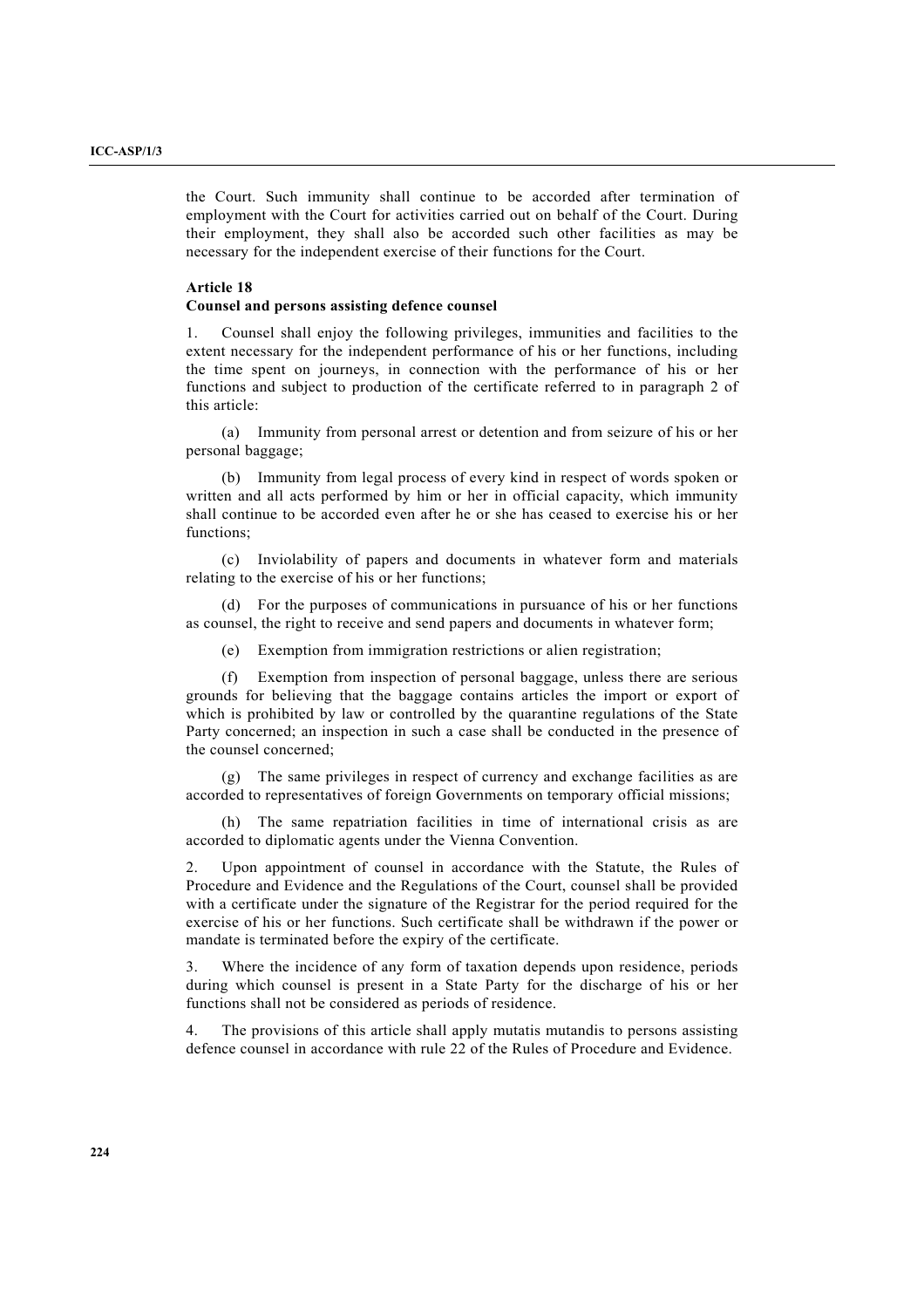### **Article 19 Witnesses**

Witnesses shall enjoy the following privileges, immunities and facilities to the  $\mathbf{1}$ extent necessary for their appearance before the Court for purposes of giving evidence, including the time spent on journeys in connection with their appearance before the Court, subject to the production of the document referred to in paragraph 2 of this article:

 $(a)$ Immunity from personal arrest or detention;

Without prejudice to subparagraph (d) below, immunity from seizure of  $(h)$ their personal baggage unless there are serious grounds for believing that the baggage contains articles the import or export of which is prohibited by law or controlled by the quarantine regulations of the State Party concerned;

(c) Immunity from legal process of every kind in respect of words spoken or written and all acts performed by them in the course of their testimony, which immunity shall continue to be accorded even after their appearance and testimony before the Court:

(d) Inviolability of papers and documents in whatever form and materials relating to their testimony;

(e) For purposes of their communications with the Court and counsel in connection with their testimony, the right to receive and send papers and documents in whatever form;

Exemption from immigration restrictions or alien registration when they  $(f)$ travel for purposes of their testimony;

(g) The same repatriation facilities in time of international crisis as are accorded to diplomatic agents under the Vienna Convention.

Witnesses who enjoy the privileges, immunities and facilities referred to in 2. paragraph 1 of this article shall be provided by the Court with a document certifying that their appearance is required by the Court and specifying a time period during which such appearance is necessary.

### **Article 20**

### **Victims**

 $\mathbf{1}$ . Victims participating in the proceedings in accordance with rules 89 to 91 of the Rules of Procedure and Evidence shall enjoy the following privileges, immunities and facilities to the extent necessary for their appearance before the Court, including the time spent on journeys in connection with their appearance before the Court, subject to the production of the document referred to in paragraph 2 of this article:

(a) Immunity from personal arrest or detention;

(b) Immunity from seizure of their personal baggage unless there are serious grounds for believing that the baggage contains articles the import or export of which is prohibited by law or controlled by the quarantine regulations of the State Party concerned: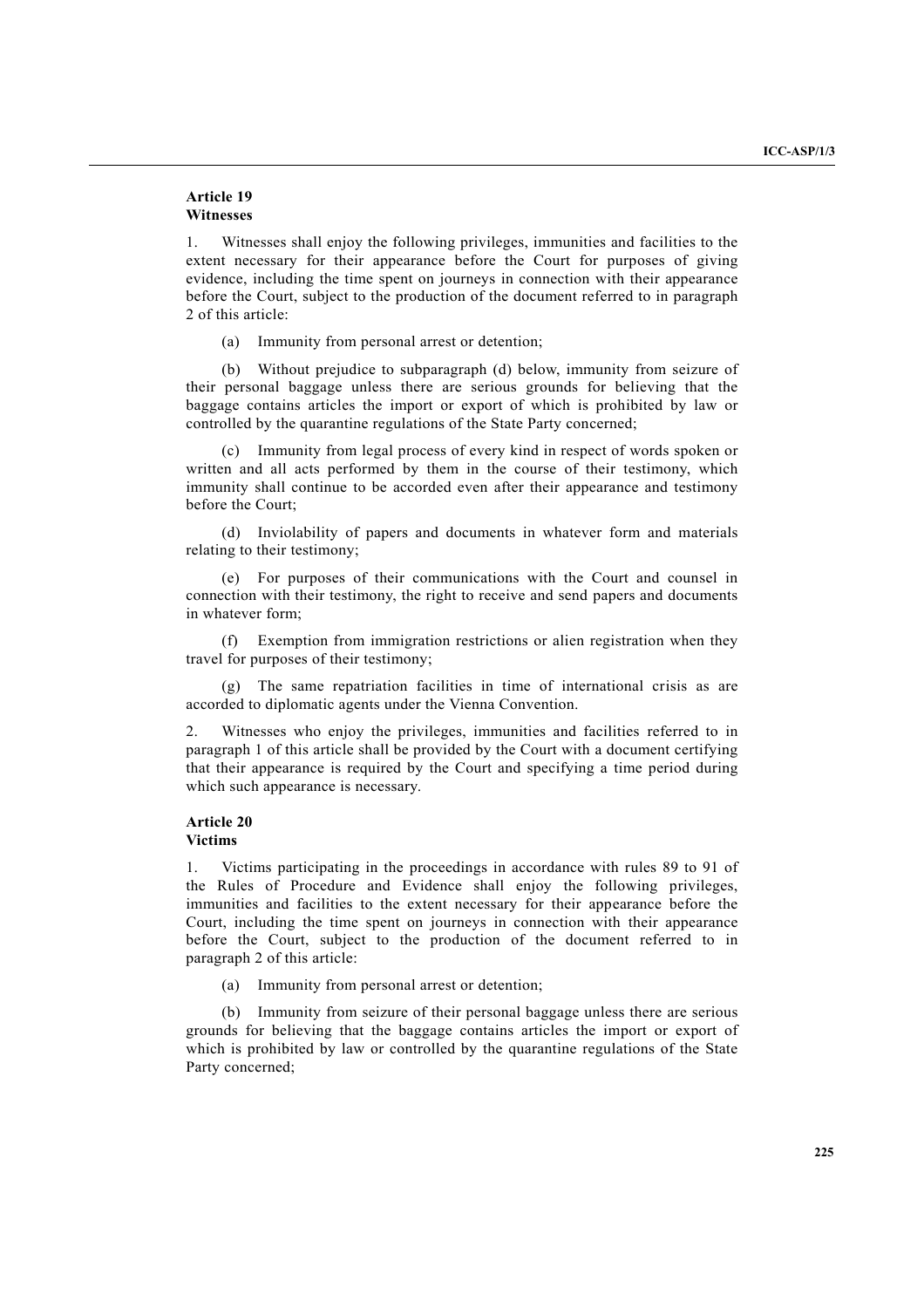(c) Immunity from legal process of every kind in respect of words spoken or written and all acts performed by them in the course of their appearance before the Court, which immunity shall continue to be accorded even after their appearance before the Court;

(d) Exemption from immigration restrictions or alien registration when they travel to and from the Court for purposes of their appearance.

Victims participating in the proceedings in accordance with rules 89 to 91 of  $\mathcal{D}$ the Rules of Procedure and Evidence who enjoy the privileges, immunities and facilities referred to in paragraph 1 of this article shall be provided by the Court with a document certifying their participation in the proceedings of the Court and specifying a time period for that participation.

### **Article 21 Experts**

Experts performing functions for the Court shall be accorded the following  $\mathbf{1}$ privileges, immunities and facilities to the extent necessary for the independent exercise of their functions, including the time spent on journeys in connection with their functions, subject to production of the document referred to in paragraph 2 of this article:

(a) Immunity from personal arrest or detention and from seizure of their personal baggage;

(b) Immunity from legal process of every kind in respect of words spoken or written and all acts performed by them in the course of the performance of their functions for the Court, which immunity shall continue to be accorded even after the termination of their functions:

(c) Inviolability of papers and documents in whatever form and materials relating to their functions for the Court;

(d) For the purposes of their communications with the Court, the right to receive and send papers and documents in whatever form and materials relating to their functions for the Court by courier or in sealed bags;

Exemption from inspection of personal baggage, unless there are serious  $(e)$ grounds for believing that the baggage contains articles the import or export of which is prohibited by law or controlled by the quarantine regulations of the State Party concerned; an inspection in such a case shall be conducted in the presence of the expert concerned;

The same privileges in respect of currency and exchange facilities as are  $(f)$ accorded to representatives of foreign Governments on temporary official missions;

(g) The same repatriation facilities in time of international crisis as are accorded to diplomatic agents under the Vienna Convention;

(h) Exemption from immigration restrictions or alien registration in relation to their functions as specified in the document referred to in paragraph 2 of this article.

 $\gamma$ Experts who enjoy the privileges, immunities and facilities referred to in paragraph 1 of this article shall be provided by the Court with a document certifying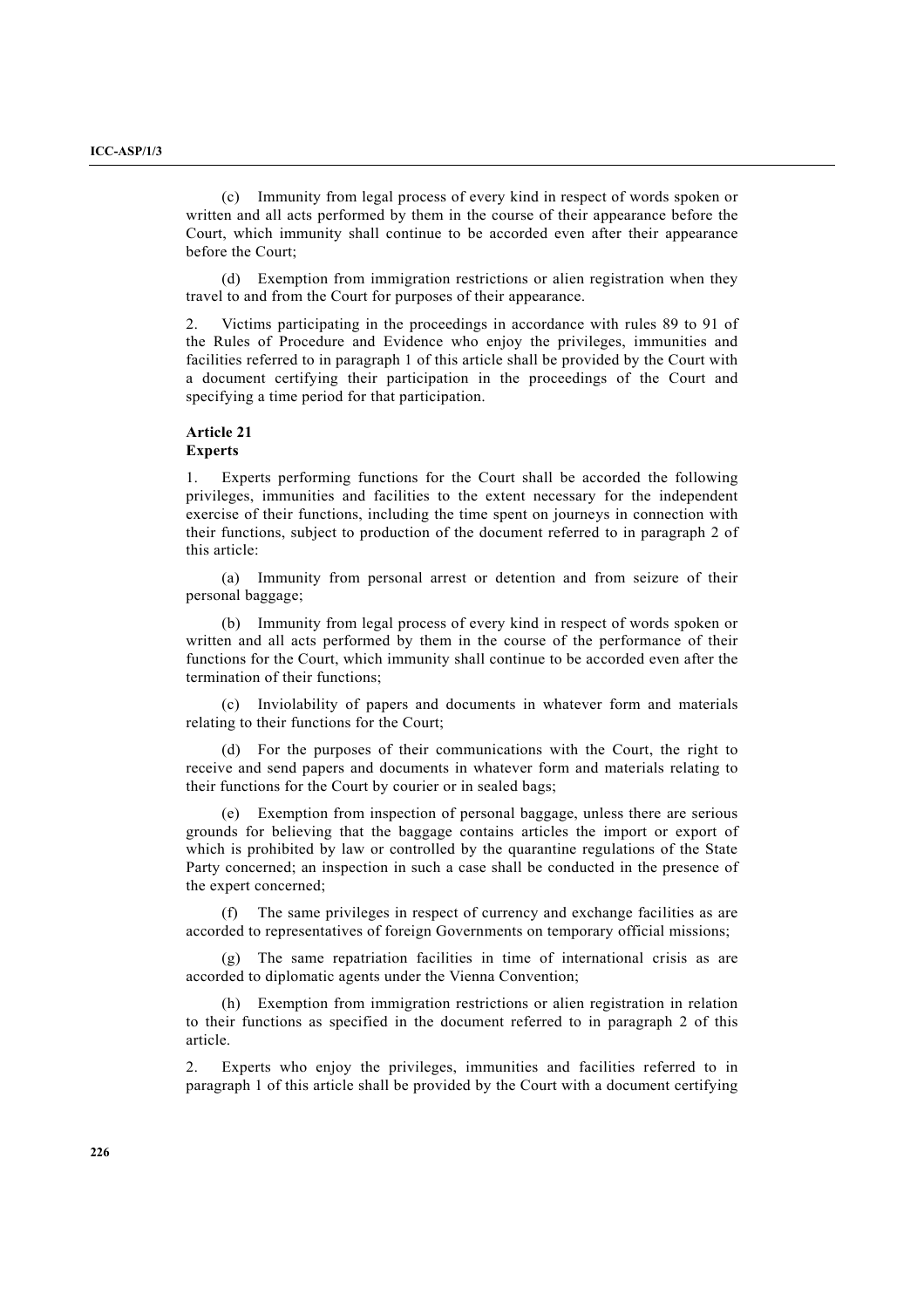that they are performing functions for the Court and specifying a time period for which their functions will last.

### **Article 22**

### Other persons required to be present at the seat of the Court

 $\mathbf{1}$ Other persons required to be present at the seat of the Court shall, to the extent necessary for their presence at the seat of the Court, including the time spent on journeys in connection with their presence, be accorded the privileges, immunities and facilities provided for in article 20, paragraph 1, subparagraphs (a) to (d), of the present Agreement, subject to production of the document referred to in paragraph 2 of this article.

 $\mathcal{D}$ Other persons required to be present at the seat of the Court shall be provided by the Court with a document certifying that their presence is required at the seat of the Court and specifying a time period during which such presence is necessary.

### **Article 23**

### **Nationals and permanent residents**

At the time of signature, ratification, acceptance, approval or accession, any State may declare that:

(a) Without prejudice to paragraph 6 of article 15 and paragraph 1 (d) of article 16, a person referred to in articles 15, 16, 18, 19 and 21 shall, in the territory of the State Party of which he or she is a national or permanent resident, enjoy only the following privileges and immunities to the extent necessary for the independent performance of his or her functions or his or her appearance or testimony before the Court:

- Immunity from personal arrest and detention;  $(i)$
- (ii) Immunity from legal process of every kind in respect of words spoken or written and all acts performed by that person in the performance of his or her functions for the Court or in the course of his or her appearance or testimony, which immunity shall continue to be accorded even after the person has ceased to exercise his or her functions for the Court or his or her appearance or testimony before it:
- (iii) Inviolability of papers and documents in whatever form and materials relating to the exercise of his or her functions for the Court or his or her appearance or testimony before it:
- (iv) For the purposes of their communications with the Court and for a person referred to in article 19, with his or her counsel in connection with his or her testimony, the right to receive and send papers in whatever form;

(b) A person referred to in articles 20 and 22 shall, in the territory of the State Party of which he or she is a national or permanent resident, enjoy only the following privileges and immunities to the extent necessary for his or her appearance before the Court:

- Immunity from personal arrest and detention;  $(i)$
- (ii) Immunity from legal process in respect of words spoken or written and all acts performed by that person in the course of his or her appearance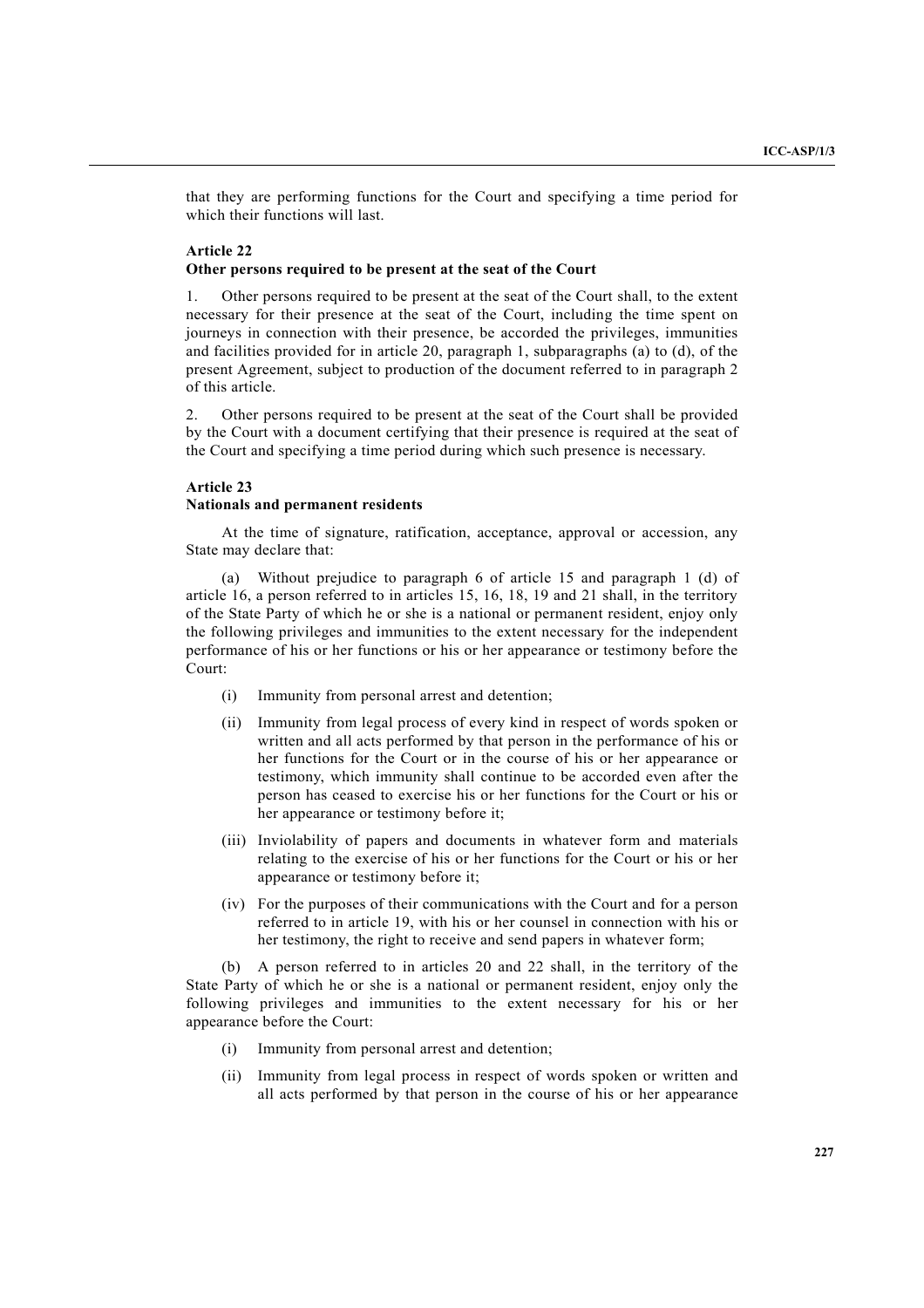before the Court, which immunity shall continue to be accorded even after his or her appearance before the Court.

### Article 24

### **Cooperation with the authorities of States Parties**

 $\mathbf{1}$ The Court shall cooperate at all times with the appropriate authorities of States Parties to facilitate the enforcement of their laws and to prevent the occurrence of any abuse in connection with the privileges, immunities and facilities referred to in the present Agreement.

Without prejudice to their privileges and immunities, it is the duty of all  $\mathcal{L}$ persons enjoying privileges and immunities under the present Agreement to respect the laws and regulations of the State Party in whose territory they may be on the business of the Court or through whose territory they may pass on such business. They also have a duty not to interfere in the internal affairs of that State.

#### Article 25

### Waiver of privileges and immunities provided for in articles 13 and 14

Privileges and immunities provided for in articles 13 and 14 of the present Agreement are accorded to the representatives of States and intergovernmental organizations not for the personal benefit of the individuals themselves, but in order to safeguard the independent exercise of their functions in connection with the work of the Assembly, its subsidiary organs and the Court. Consequently, States Parties not only have the right but are under a duty to waive the privileges and immunities of their representatives in any case where, in the opinion of those States, they would impede the course of justice and can be waived without prejudice to the purpose for which the privileges and immunities are accorded. States not party to the present Agreement and intergovernmental organizations are granted the privileges and immunities provided for in articles 13 and 14 of the present Agreement on the understanding that they undertake the same duty regarding waiver.

### **Article 26**

### Waiver of privileges and immunities provided for in articles 15 to 22

The privileges and immunities provided for in articles 15 to 22 of the present  $\mathbf{1}$ Agreement are granted in the interests of the good administration of justice and not for the personal benefit of the individuals themselves. Such privileges and immunities may be waived in accordance with article 48, paragraph 5, of the Statute and the provisions of this article and there is a duty to do so in any particular case where they would impede the course of justice and can be waived without prejudice to the purpose for which they are accorded.

The privileges and immunities may be waived:  $2^{\circ}$ 

In the case of a judge or the Prosecutor, by an absolute majority of the  $(a)$ judges;

(b) In the case of the Registrar, by the Presidency;

In the case of the Deputy Prosecutors and the staff of the Office of the  $(c)$ Prosecutor, by the Prosecutor;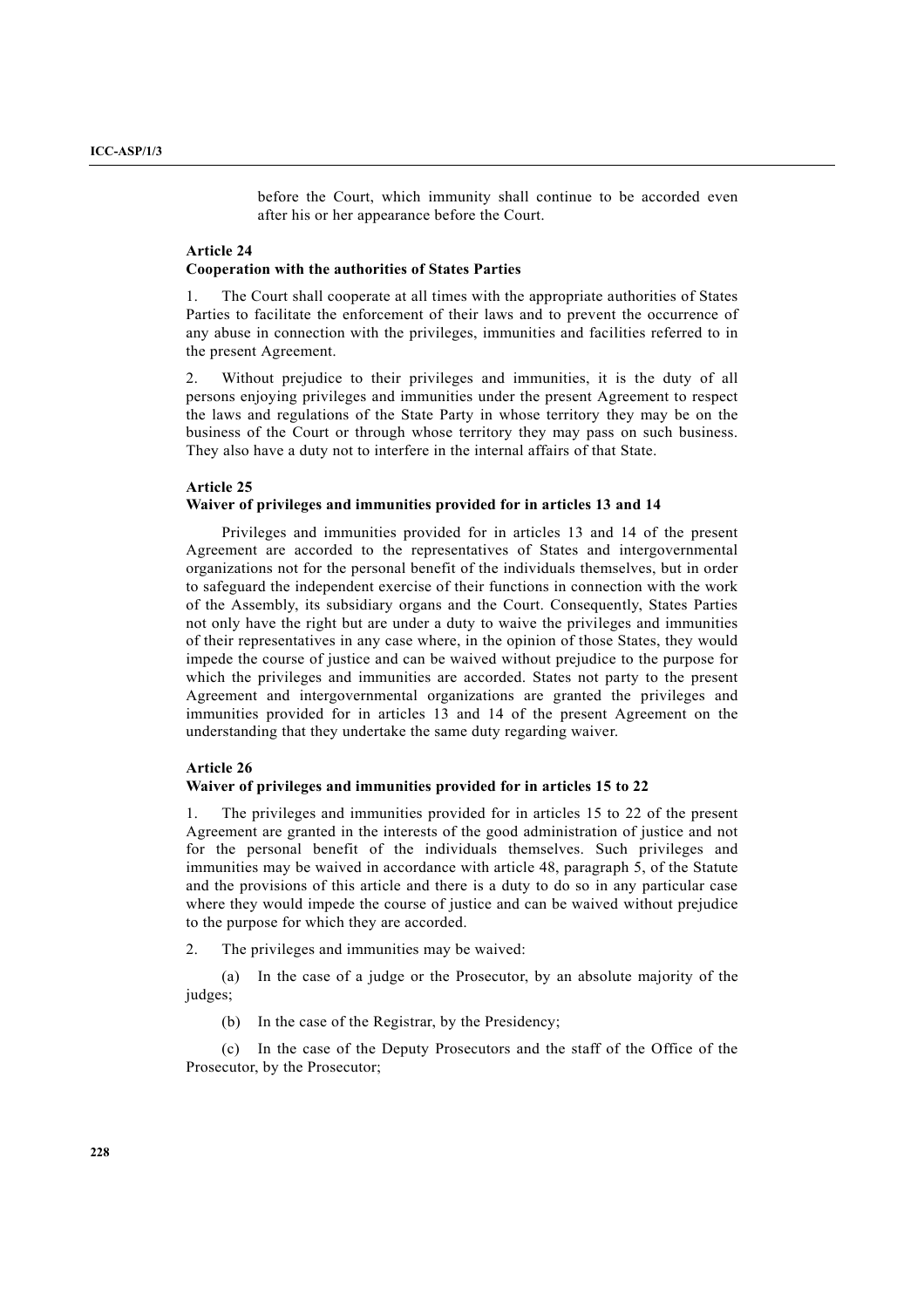(d) In the case of the Deputy Registrar and the staff of the Registry, by the Registrar;

(e) In the case of personnel referred to in article 17, by the head of the organ of the Court employing such personnel;

In the case of counsel and persons assisting defence counsel, by the  $(f)$ Presidency:

 $(g)$  In the case of witnesses and victims, by the Presidency;

(h) In the case of experts, by the head of the organ of the Court appointing the expert;

(i) In the case of other persons required to be present at the seat of the Court, by the Presidency.

### Article 27 **Social security**

From the date on which the Court establishes a social security scheme, the persons referred to in articles 15, 16 and 17 shall, with respect to services rendered for the Court, be exempt from all compulsory contributions to national social security schemes.

### Article 28 **Notification**

The Registrar shall communicate periodically to all States Parties the categories and names of the judges, the Prosecutor, the Deputy Prosecutors, the Registrar, the Deputy Registrar, the staff of the Office of the Prosecutor, the staff of the Registry and counsel to whom the provisions of the present Agreement apply. The Registrar shall also communicate to all States Parties information on any change in the status of these persons.

### **Article 29**

### Laissez-passer

The States Parties shall recognize and accept the United Nations laissez-passer or the travel document issued by the Court to the judges, the Prosecutor, the Deputy Prosecutors, the Registrar, the Deputy Registrar, the staff of the Office of the Prosecutor and the staff of the Registry as valid travel documents.

### Article 30

#### **Visas**

Applications for visas or entry/exit permits, where required, from all persons who are holders of the United Nations laissez-passer or of the travel document issued by the Court, and also from persons referred to in articles 18 to 22 of the present Agreement who have a certificate issued by the Court confirming that they are travelling on the business of the Court, shall be dealt with by the States Parties as speedily as possible and granted free of charge.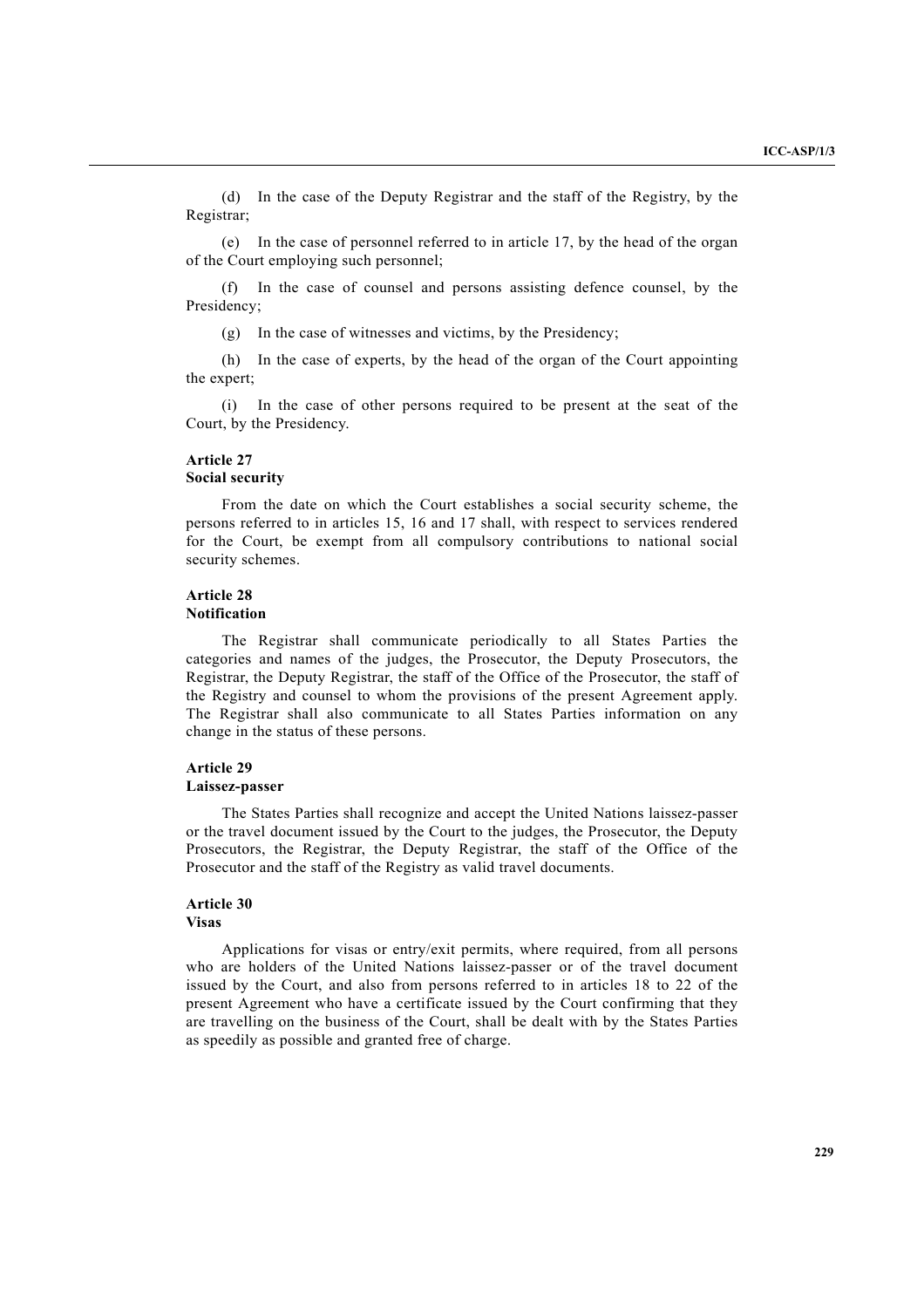### Article 31 Settlement of disputes with third parties

The Court shall, without prejudice to the powers and responsibilities of the Assembly under the Statute, make provisions for appropriate modes of settlement  $\alpha$ f

(a) Disputes arising out of contracts and other disputes of a private law character to which the Court is a party;

(b) Disputes involving any person referred to in the present Agreement who, by reason of his or her official position or function in connection with the Court, enjoys immunity, if such immunity has not been waived.

### Article 32

### Settlement of differences on the interpretation or application of the present Agreement

All differences arising out of the interpretation or application of the present  $\mathbf{1}$ Agreement between two or more States Parties or between the Court and a State Party shall be settled by consultation, negotiation or other agreed mode of settlement.

If the difference is not settled in accordance with paragraph 1 of this article  $\mathcal{D}$ within three months following a written request by one of the parties to the difference, it shall, at the request of either party, be referred to an arbitral tribunal according to the procedure set forth in paragraphs 3 to 6 of this article.

The arbitral tribunal shall be composed of three members: one to be chosen by  $\mathcal{L}$ each party to the difference and the third, who shall be the chairman of the tribunal, to be chosen by the other two members. If either party has failed to make its appointment of a member of the tribunal within two months of the appointment of a member by the other party, that other party may invite the President of the International Court of Justice to make such appointment. Should the first two members fail to agree upon the appointment of the chairman of the tribunal within two months following their appointment, either party may invite the President of the International Court of Justice to choose the chairman.

Unless the parties to the difference otherwise agree, the arbitral tribunal shall  $\overline{4}$ determine its own procedure and the expenses shall be borne by the parties as assessed by the tribunal.

5. The arbitral tribunal, which shall decide by a majority of votes, shall reach a decision on the difference on the basis of the provisions of the present Agreement and the applicable rules of international law. The decision of the arbitral tribunal shall be final and binding on the parties to the difference.

The decision of the arbitral tribunal shall be communicated to the parties to the 6 difference, to the Registrar and to the Secretary-General.

### Article 33

### Applicability of the present Agreement

The present Agreement is without prejudice to relevant rules of international law, including international humanitarian law.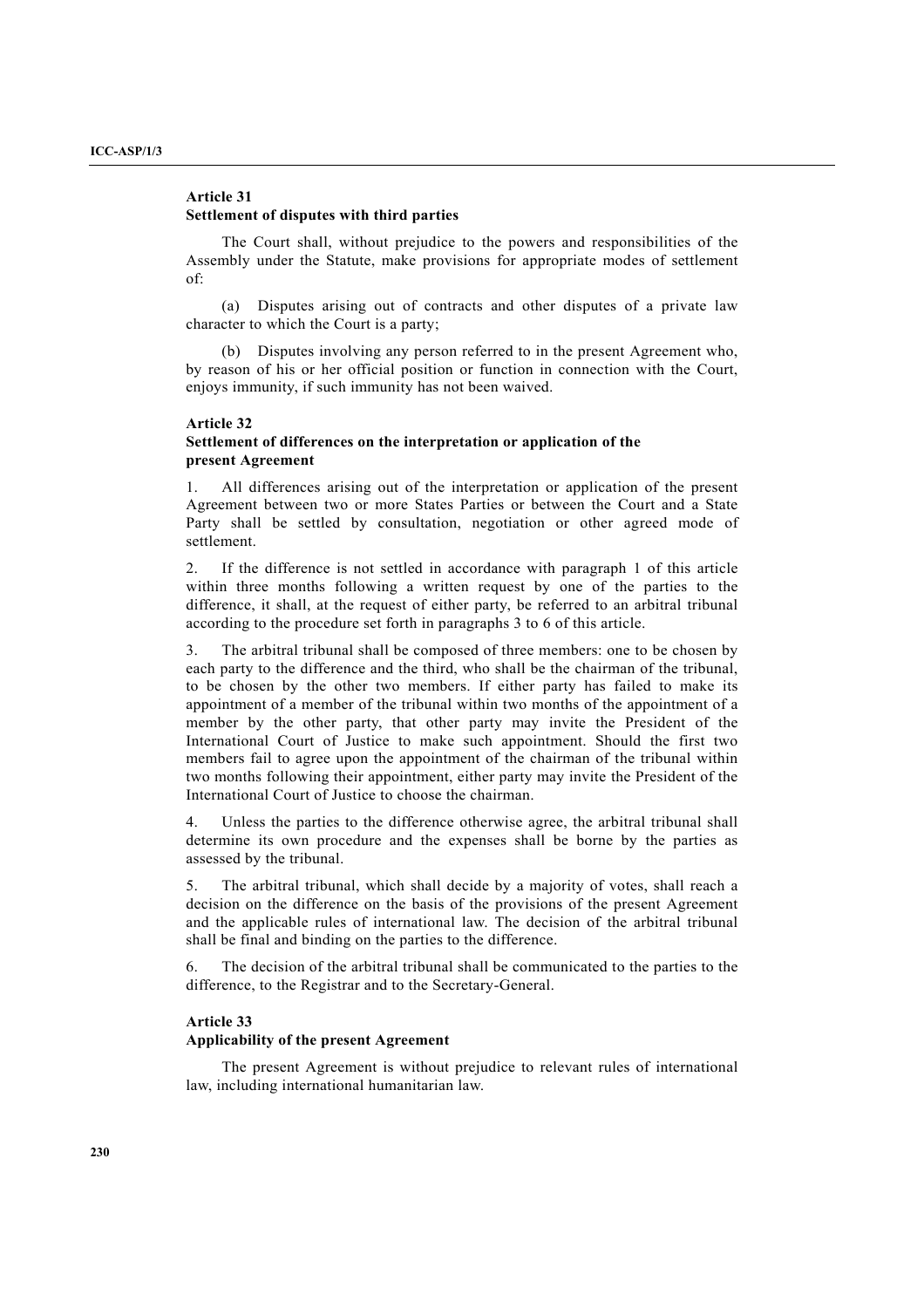### Article 34 Signature, ratification, acceptance, approval or accession

The present Agreement shall be open for signature by all States from 10  $1<sub>1</sub>$ September 2002 until 30 June 2004 at United Nations Headquarters in New York.

 $2.$ The present Agreement is subject to ratification, acceptance or approval by signatory States. Instruments of ratification, acceptance or approval shall be deposited with the Secretary-General.

The present Agreement shall remain open for accession by all States. The  $3<sub>1</sub>$ instruments of accession shall be deposited with the Secretary-General.

### Article 35 **Entry into force**

The present Agreement shall enter into force thirty days after the date of  $\mathbf{1}$ deposit with the Secretary-General of the tenth instrument of ratification, acceptance, approval or accession.

For each State ratifying, accepting, approving or acceding to the present  $2^{\circ}$ Agreement after the deposit of the tenth instrument of ratification, acceptance, approval or accession, the Agreement shall enter into force on the thirtieth day following the deposit with the Secretary-General of its instrument of ratification, acceptance, approval or accession.

### Article 36 **Amendments**

Any State Party may, by written communication addressed to the Secretariat of  $\mathbf{1}$ the Assembly, propose amendments to the present Agreement. The Secretariat shall circulate such communication to all States Parties and the Bureau of the Assembly with a request that States Parties notify the Secretariat whether they favour a Review Conference of States Parties to discuss the proposal.

If, within three months from the date of circulation by the Secretariat of the 2. Assembly, a majority of States Parties notify the Secretariat that they favour a Review Conference, the Secretariat shall inform the Bureau of the Assembly with a view to convening such a Conference in connection with the next regular or special session of the Assembly.

The adoption of an amendment on which consensus cannot be reached shall  $\mathcal{F}$ require a two-thirds majority of States Parties present and voting, provided that a majority of States Parties is present.

 $4.$ The Bureau of the Assembly shall immediately notify the Secretary-General of any amendment that has been adopted by the States Parties at a Review Conference. The Secretary-General shall circulate to all States Parties and signatory States any amendment adopted at a Review Conference.

5. An amendment shall enter into force for States Parties which have ratified or accepted the amendment sixty days after two thirds of the States which were Parties at the date of adoption of the amendment have deposited instruments of ratification or acceptance with the Secretary-General.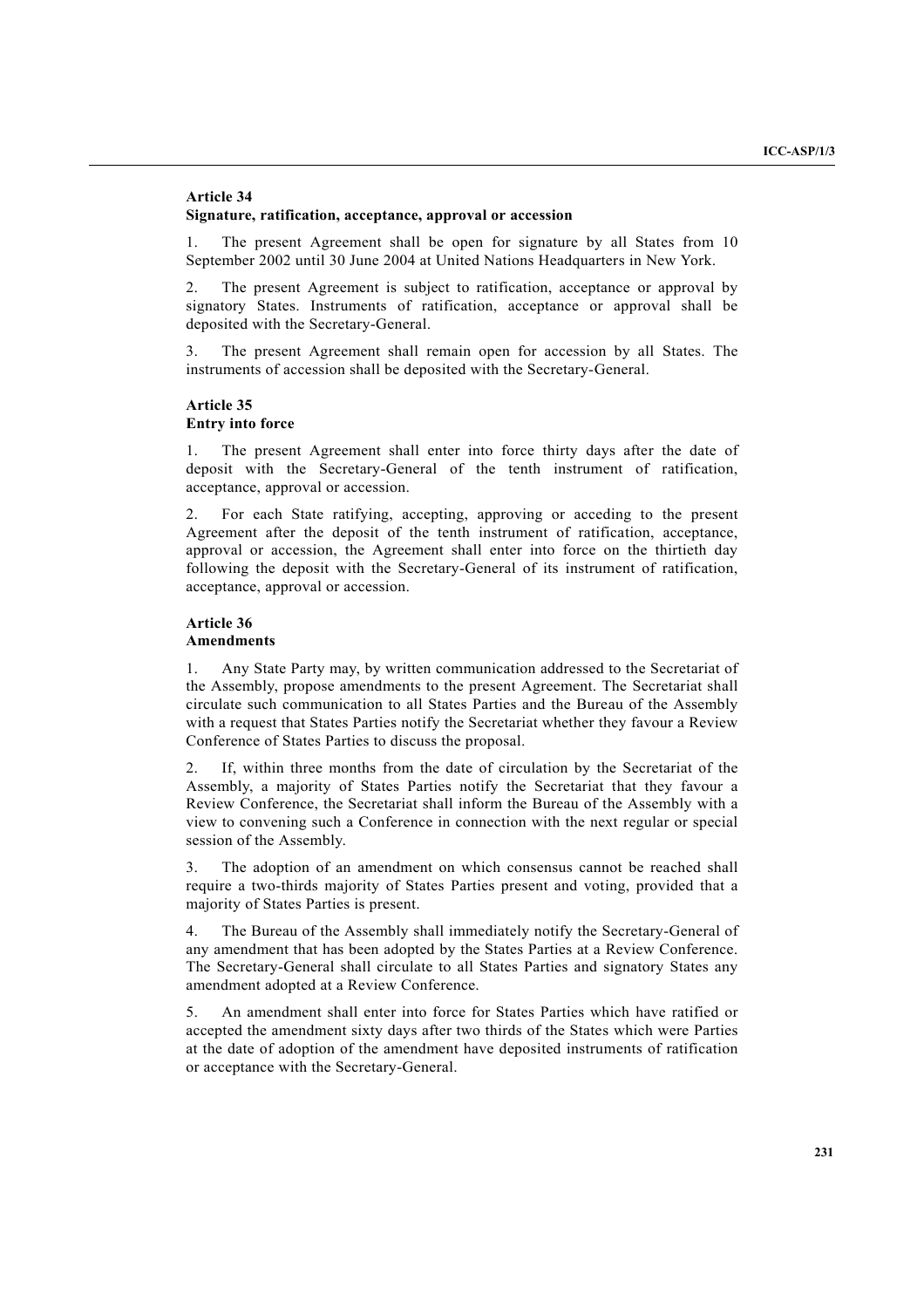For each State Party ratifying or accepting an amendment after the deposit of 6. the required number of instruments of ratification or acceptance, the amendment shall enter into force on the sixtieth day following the deposit of its instrument of ratification or acceptance.

7. A State which becomes a Party to the present Agreement after the entry into force of an amendment in accordance with paragraph 5 shall, failing an expression of different intention by that State:

Be considered a Party to the present Agreement as so amended; and  $(a)$ 

(b) Be considered a Party to the unamended Agreement in relation to any State Party not bound by the amendment.

### **Article 37**

### **Denunciation**

A State Party may, by written notification addressed to the Secretary-General,  $\mathbf{1}$ . denounce the present Agreement. The denunciation shall take effect one year after the date of receipt of the notification, unless the notification specifies a later date.

The denunciation shall not in any way affect the duty of any State Party to  $2.$ fulfil any obligation embodied in the present Agreement to which it would be subject under international law independently of the present Agreement.

#### **Article 38 Depositary**

The Secretary-General shall be the depositary of the present Agreement.

### **Article 39**

### **Authentic texts**

The original of the present Agreement, of which the Arabic, Chinese, English, French, Russian and Spanish texts are equally authentic, shall be deposited with the Secretary-General.

IN WITNESS THEREOF, the undersigned, being duly authorized thereto, have signed the present Agreement.